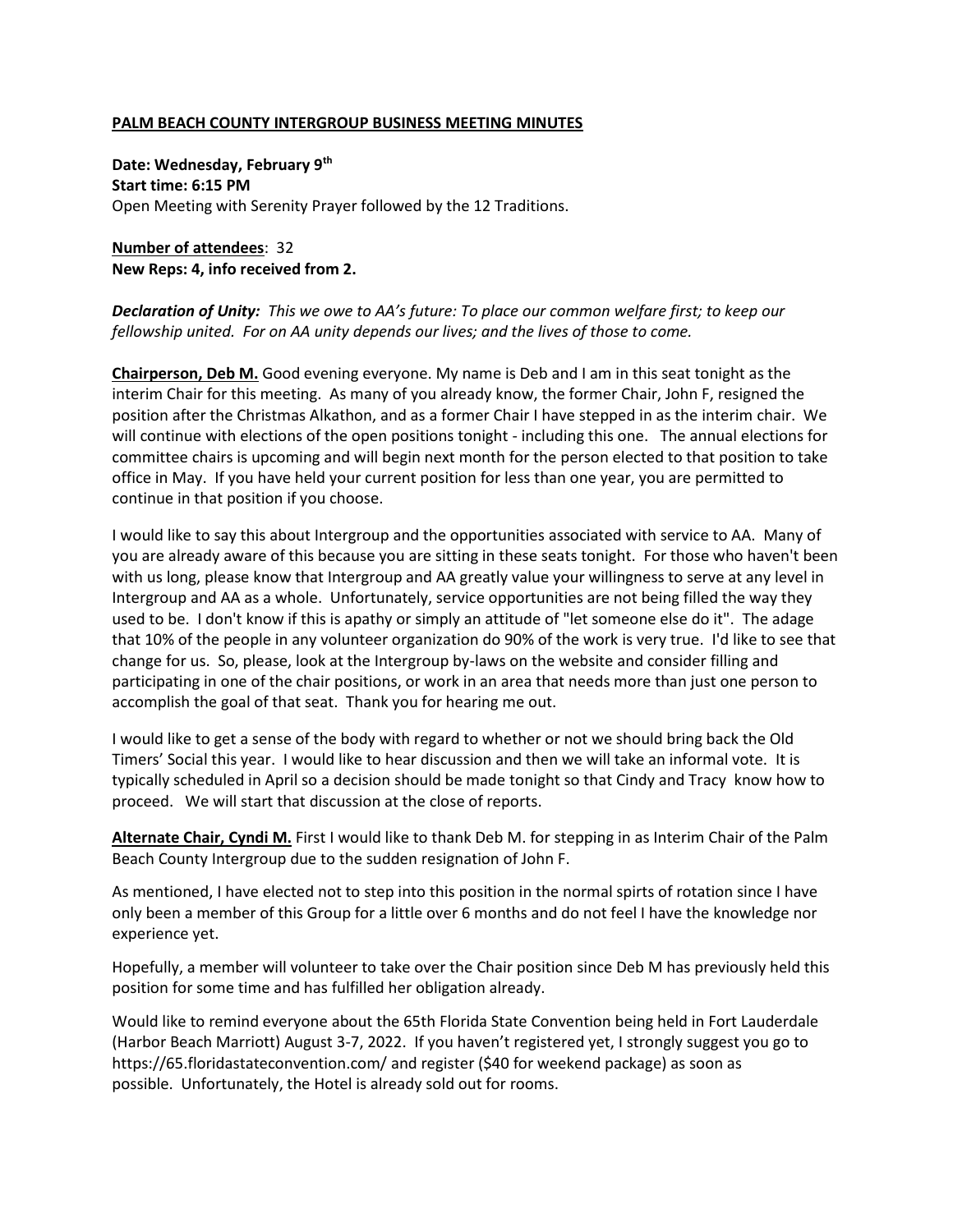# **Treasurer, Glenn B.** *See attached reports.*

**Secretary, Libby B.** Please be sure to send in written reports wherever possible to ensure as much accuracy in the Minutes as possible.

**Registrar, Heather K***.* The minutes and treasurer information from January were sent out as was the February agenda. If you are not receiving emails, please email me at [pbcregistrar@gmail.com.](mailto:pbcregistrar@gmail.com)

**Office Manager, Tracy D.** Palm Beach County Intergroup is looking for a new volunteer for Thursday and Friday Mornings. Please contact us at 561-655-5700 if you are interested in service work. Please, 1 year or more and reliable transportation.

We are asking again for your help in updating our meeting information. We need your help to keep our directory up to date! Check your group's information on our website and The Meeting Guide. If you have changed passwords and or log in information for the online meetings, we need to know this!

Palm Beach County Intergroup will be closed Monday 2/21/22 in observance of Presidents Day, so please plan accordingly.

The new 2021-2023 A.A. Service Manuals are here! The large print are the size is currently available for \$5.50 each.

We have been searching for new picnic tables to replace the one lost a few years ago. We would like to make your Intergroup office as welcoming as we can. Having the tables will make it possible to work steps, meet with you sponsor and drink coffee while relaxing under our Green Buttonwood Tree. Any suggestions for inexpensive tables is appreciated!

**GSR > Intergroup Liaison, Lynne S.** From Lynn's written report: District 8 is hosting the April Quarterly Assembly for Area 15, April 8-10<sup>th</sup> at the Boca Raton Marriot. This quarterly is also where the 72 GSR Conference will be later in April.

Appx. 400+ AA members will attend, since this will be the first in-person quarterly since January of 2020.

Area 8 is asking AA members to volunteer to server during the event. The website has a link to volunteer[: https://district8area15aa.org/calendar/area-15-quarterly-5/](https://district8area15aa.org/calendar/area-15-quarterly-5/)

February 19<sup>th</sup> at Delray Central House, District 8 is hosting a Changes in AA session. More info can be found here:<https://area15aa.org/delegate/delegates-corner/>

# **North/South County Intergroup Liaison, Iris**

**Archives Committee Liaison, Kevin R** Kevin is getting in touch with former Archives officers to strengthen involvement in upcoming events.

# **COMMITTEE REPORTS**

- **Public Information**: Vacant
- **12 Step List**: Vacant
- **Phone Volunteer Committee: Cortney D.** *No new report.*